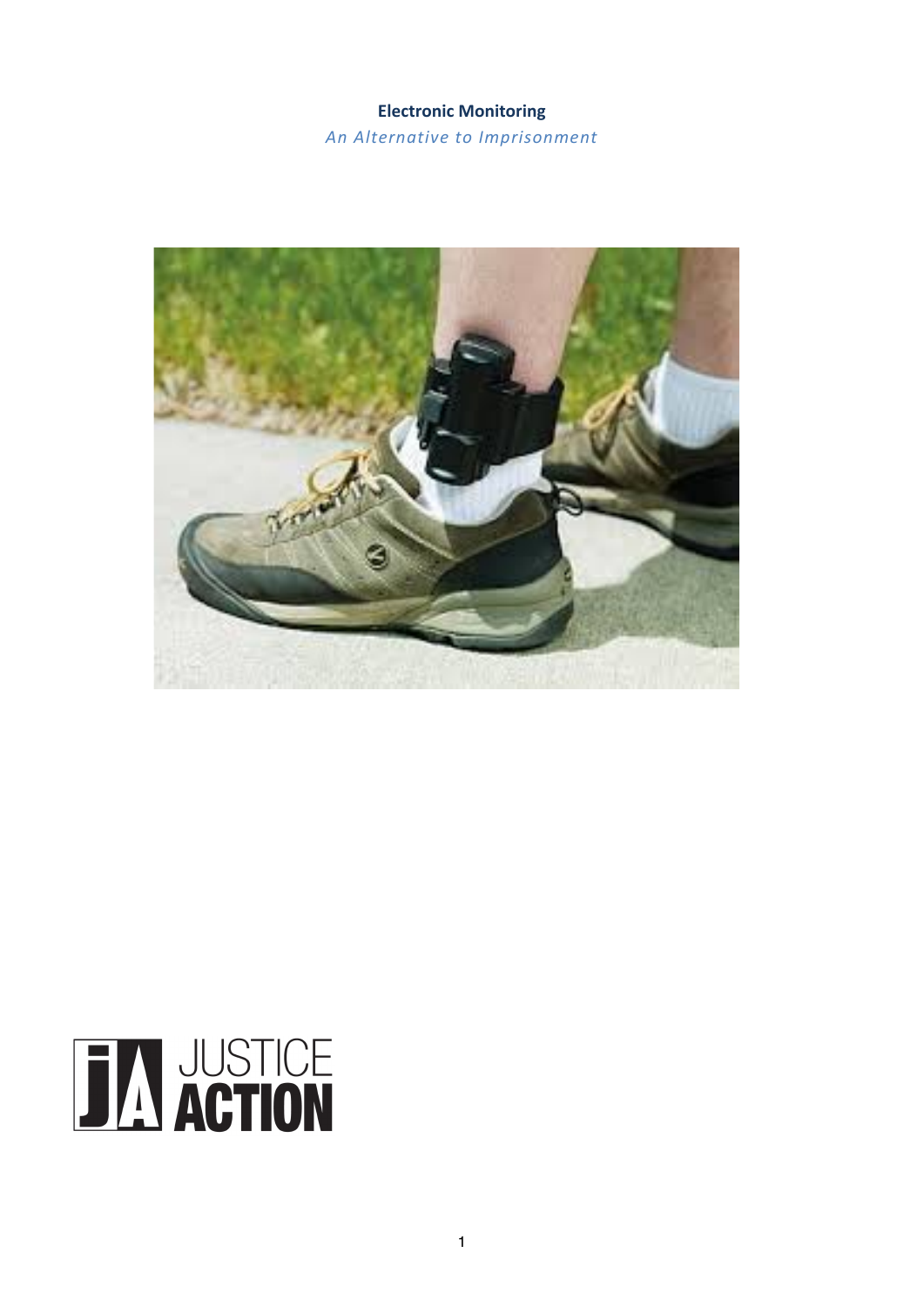# **Electronic Monitoring**

An Alternative to Imprisonment

| Impact of EM Home Detention on Offenders and their Co-residents7 |  |
|------------------------------------------------------------------|--|
|                                                                  |  |
|                                                                  |  |
|                                                                  |  |
|                                                                  |  |
|                                                                  |  |
|                                                                  |  |
|                                                                  |  |
|                                                                  |  |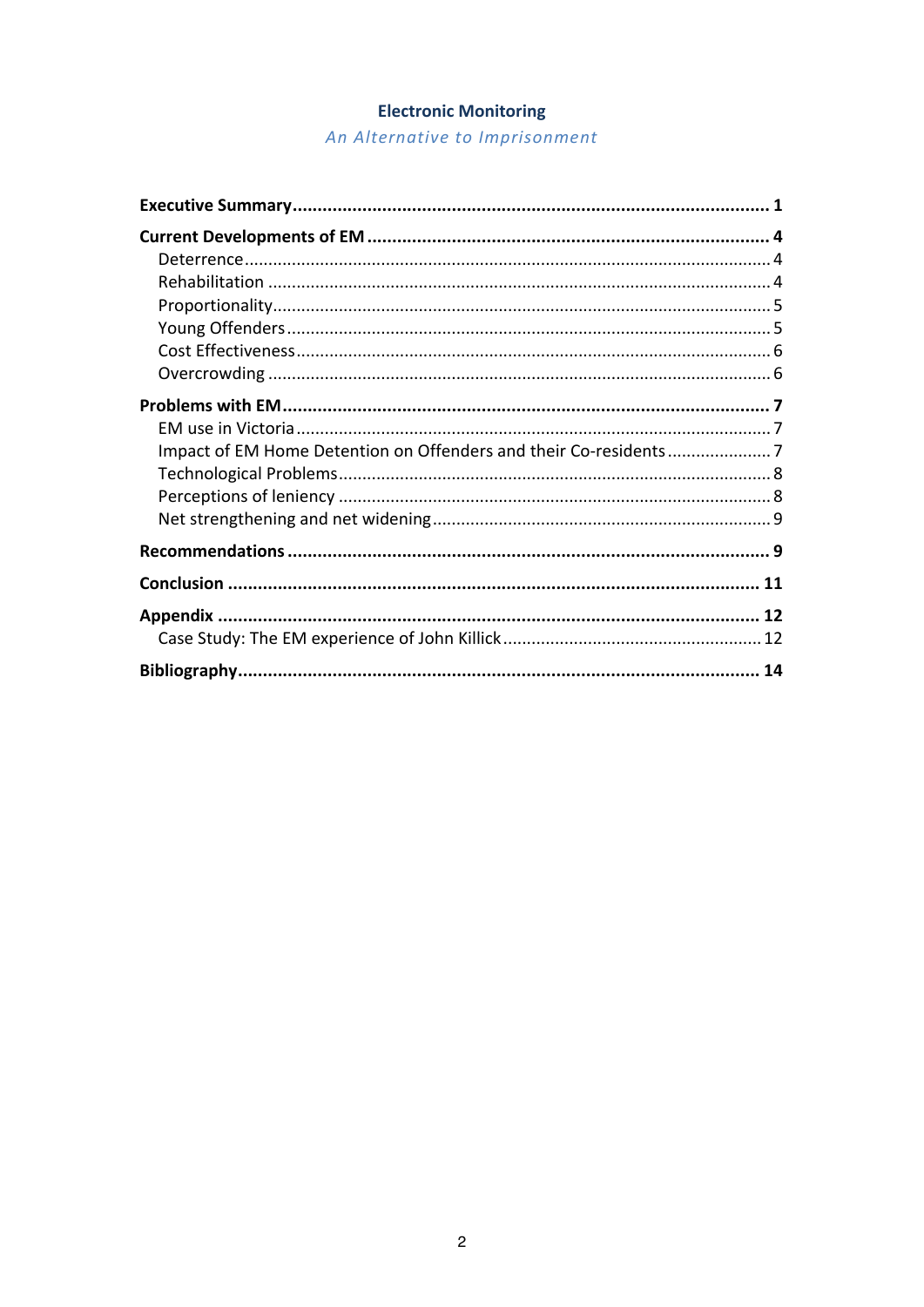#### **Executive Summary**

The NSW adult prison population is growing at an alarming rate. In the last financial year the prison population, including those on remand, increased by 12.2 per cent  $$ this equates to an additional 1,261 prisoners.<sup>1</sup> Over the same period, the juvenile prison population grew by 16.7 per cent, whilst the number of total prisoners on remand increased almost  $3 \times 2$ 

The growth in imprisonment rates is predicted to continue. Indeed, research indicates that high imprisonment rates are both ineffective at reducing crime, and may also lead to an increase in the recidivism of offenders.<sup>3</sup> Within 10 years of being released from prison, 61% of teenagers and 23% of those aged 35 and older will be reimprisoned.<sup>4</sup> This figure increases when considering Aboriginal and Torres Strait Islanders  $(1.7 \text{ times})$ .<sup>5</sup>

The effects of an increase in prison population are evidenced through the mounting strain on prison infrastructure. For example, overcrowding in NSW prisons has resulted in up to three prisoners sharing what should be a one-man cell<sup>6</sup>. As a consequence, health conditions in NSW prisons are deteriorating, a decline in the parole officers to in-mates ratio is negatively impacting on prisoner rehabilitation, and perhaps most importantly, incidents of inmates self-harming are on the rise<sup>7</sup>.

This discussion paper evaluates the use of Electronic Monitoring (here-in EM) of offenders as an alternative to imprisonment as a possible course of action to address these problems.

EM is defined as a tamper-proof electronic device that transmits signals to correctional authorities, enabling them to determine whether the wearer of the device is abiding by the particular conditions imposed on them.<sup>8</sup> Currently, EM has limited use in Australia, although it does operate in many stages, including pre-trial, primary sentencing, custodial monitoring, and post-sentencing.

This paper assesses the potential of EM as a direct alternative to imprisonment. Current research indicates EM can reduce recidivism, facilitate the rehabilitation of offenders, and is more economically viable.<sup>9</sup>

 $1$  NSW Bureau of Crime Statistics and Research, 'New South Wales Custody Statistics Quarterly Update June 2015' (Quarterly Update, NSW Bureau of Crime Statistics and Research, June 2015), 14.

 $^2$  Ibid 4, 15.

 $3$  Ryan Kornhauser and Kathy Laster, 'Punitiveness in Australia: electronic monitoring vs the prison' (2014) 61(1) Crime, Law and Social Change 445, 445.

<sup>&</sup>lt;sup>I</sup> Australian Bureau of Statistics. *Repeat Imprisonment* (March 2010) Australian Bureau of Statistics < http://www.abs.gov.au/AUSSTATS/abs@.nsf/Lookup/4102.0Main+Features10Mar+2010>.<br><sup>5</sup> Ibid.

<sup>&</sup>lt;sup>6</sup> Nicole Hasham, *Three to a cell: startling snapshot of 'inadequate' overcrowded NSW prisons (May 2015) Sydney* Morning Herlald < http://www.smh.com.au/nsw/three-to-a-cell-startling-snapshot-of-inadequate-overcrowdednsw-prisons-20150507-ggw63m.html>.

 $<sup>7</sup>$  Ibid.</sup>

 $8$  Ryan Kornhauser and Kathy Laster, 'Punitiveness in Australia: electronic monitoring vs the prison' (2014) 61(1) *Crime, Law and Social Change* 445, 452-453.<br><sup>9</sup> Ibid 447; Brian Payne and Randy Gainey, 'Electronic Monitoring and Newspaper Coverage in the Press: A

Content Analysis' (2003) 26(1) Journal of Crime and Justice 113, 137.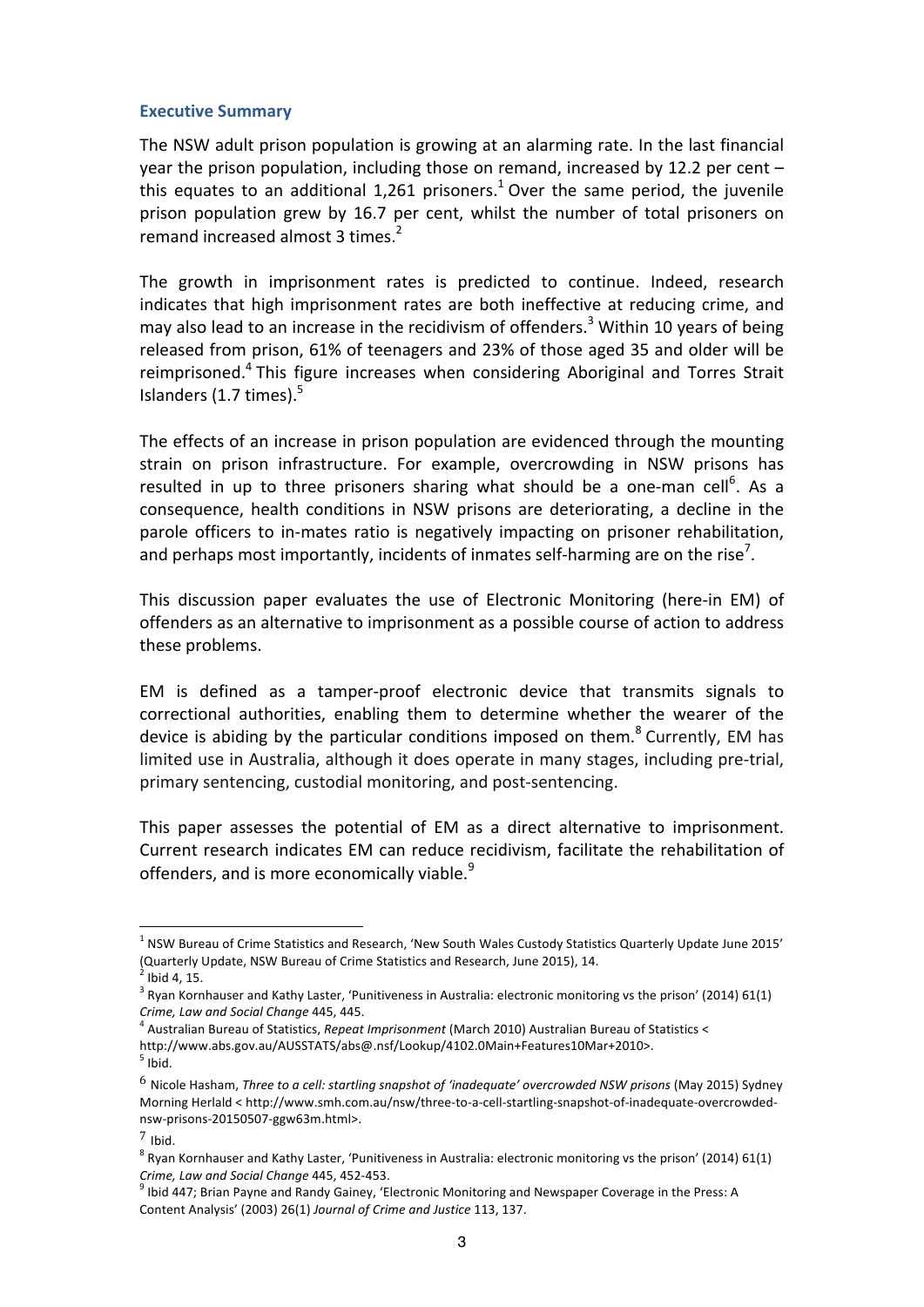Nonetheless, it is also important to consider the apparent problems with EM, including the net-widening effect, the perception that it is an inadequate punishment, and the faults of current technology.

Finally, a proposal for the future of EM will be offered based on a mixture of existing regimes. 

## **Current Developments in EM**

It is imperative to develop an alternative to imprisonment that is useful and practical. For EM to be a viable substitute for punishment and imprisonment, it must meet the following goals of sentencing:

- Protect the community through the incapacitation of offenders;
- Deter people from offending (or reoffending);
- Rehabilitate offenders to reduce recidivism; and
- Provide proportionate punishment of offenders for their crimes.<sup>10</sup>

In recent times it has been accepted that the old and out-dated method of imprisonment is ineffective, and moreover, violates countless rights that should be afforded to prisoners. As such, alternatives to imprisonment can preserve these inalienable rights. Developments in EM enshrine the articles stated in The Universal Declaration of Human Rights (UDHR), of which Australia is a firm supporter.

#### **Deterrence**

Evidence suggests that it is the certainty of punishment that deters offending, rather than the severity of the punishment itself.<sup>11</sup> It follows that if a person is aware that EM is a possible punishment for a crime, the deterrent effect is just as strong as if the person were aware that imprisonment is a possible punishment.

## **Rehabilitation**

For EM to be a viable and effective substitute punishment, it must be a useful rehabilitative tool that also reduces recidivism. Current research suggests that EM is superior to incarceration for achieving rehabilitation.<sup>12</sup>For example, EM can ensure that offenders meet with rehabilitation service providers as ordered.<sup>13</sup> EM can also aid responsible decision making by encouraging offenders to adhere to regular employment hours, to not attend places where trouble is likely and to not associate with people of objectionable character. Furthermore, EM allows offenders to maintain a greater degree of mental and physical independence. This directly engages with Article 29 of the UDHR that states that people have a duty to engage and to develop in society. Thus, it is probable that EM will enhance an offender's capacity for self-accountability, which facilitates the rehabilitation process by

 $10$  Ryan Kornhauser and Kathy Laster, above n 3, 453.  $11$  Ibid, 455.

 $12$  Ibid., 455.<br> $13$  Ibid.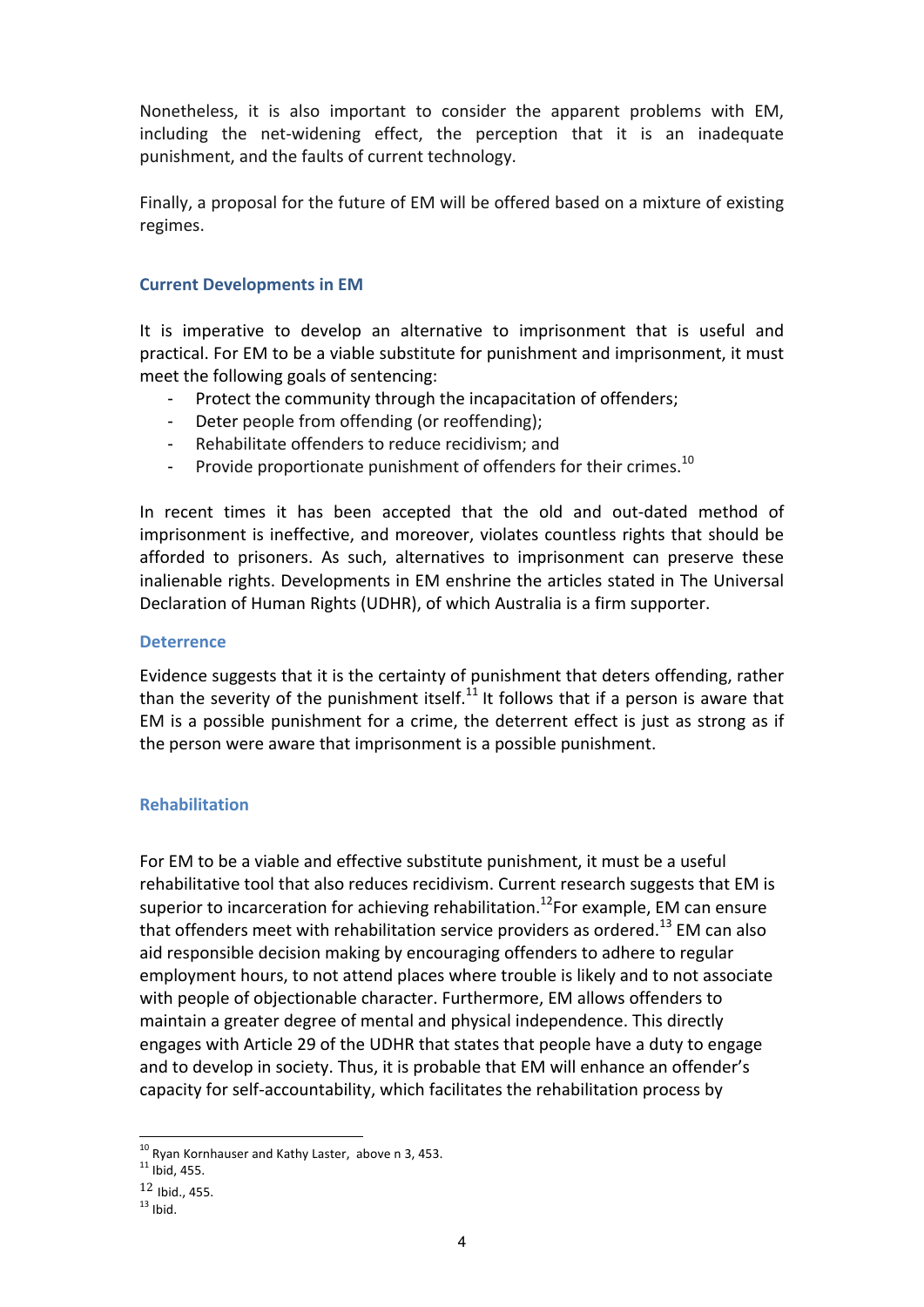allowing offenders to better connect with the community and their family.<sup>14</sup> When combined with other therapeutic considerations, the rehabilitative potential of EM may be improved even further.

Indeed, as John Killick stated, "The person will have the opportunity to gain employment or go to TAFE and learn a trade or profession thus becoming a useful member of society."<sup>15</sup>Furthermore, when subject to EM, an offender "...will be able to retain or gain meaningful relationships with others. Gaol, on the contrary, is a great destroyer of relationships."<sup>16</sup>

These rehabilitation and anti-recidivism claims are supported by a Florida case study of 75,661 offenders subject to home confinement, which compared two subcategories: offenders subject to home confinement with EM and offenders subject to home confinement without EM.<sup>17</sup> Offenders with EM demonstrated a total average reduction of 94.7% in their rate of recidivism in comparison to offenders not subject to  $EM^{18}$  It is significant that this study was based on a general population of serious offenders in America, as the result challenged those who demand harsher punishments for offenders.

## **Proportionality**

When considering the viability of EM, it is problematic that members of the public often perceive EM as a light punishment in comparison to imprisonment. The views of the court and the public often diverge on matters of sentencing, especially when it comes to alternatives to imprisonment. In many instances, however, EM is proportionate, as EM allows authorities to thoroughly monitor the movement and interrupt the life of an offender. Again, referring to John Killick:

A corrections officer will call at your place about once a week to check on you. Sometimes they will come unexpectedly and may breathalyse you or drug test you. They once came to the police station while I was there and breathalysed me because I drove there. They rang me a few times in the early hours of the morning and asked where I was, even though they knew where I was because of the bracelet.<sup>19</sup>

Killick's testimony demonstrates the level of control over offenders that EM allows. It also shows how the goal of protecting the community through the restriction of offenders is reached without imprisonment.

## **Young Offenders**

EM also appears to be very effective with young offenders: according to Sklaver, (2010), there has been up to an 85% success rate of EM in reducing recidivism

 $14$  Ryan Kornhauser and Kathy Laster, above n 3. 449.

 $15$  Justice Action, Interview with John Killick (Personal Testimony, 17 July 2015).

 $16$  Ibid.

 $17$  Kathy Padgett, William Bales and Thomas Blomberg, 'Under Surveillance: an Empirical Test of the Effectiveness and Consequences of Electronic Monitoring' (2006) 5(1) *Criminology & Public Policy* 61, 61-91.<br><sup>18</sup> Ibid 79.<br><sup>19</sup> Above n 14.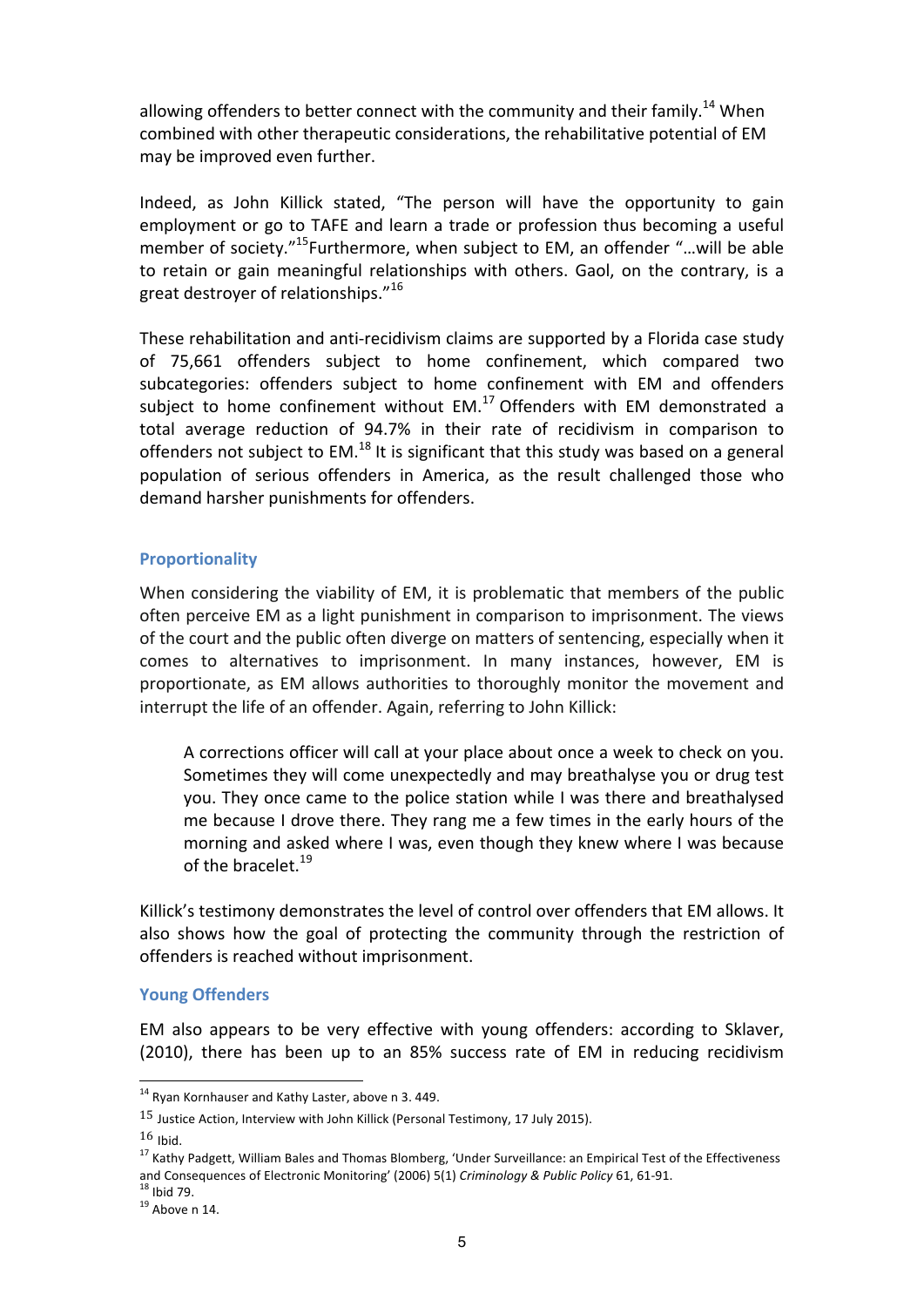among young offenders in Texas.<sup>20</sup> EM has also been responsible for a 75% reduction in recidivism for juveniles released from EM programs in North Carolina.<sup>21</sup> This indicates that staying in the community is particularly important for young offenders, who are more dependent on family bonds and are more susceptible to negative influence.

## **Cost Effectiveness**

EM is a more economically sustainable alternative to the expensive imprisonment system. According to a report by the NSW Auditor-General the daily cost of home detention with EM was approximately 75% less than keeping an offender imprisoned.<sup>22</sup> The main benefit of EM in regards to cost effectiveness is the long term saving that society accrues as a result of reduced recidivism and mental illness rates (by allowing offenders to live outside prison). Cost effectiveness is also demonstrated in the long term as offenders are able to be employed and contribute to society through their labour, by paying tax, and general community involvement.

#### **Overcrowding**

A pertinent issue in Australia is inmate overcrowding in jails, where up to 3 inmates are being held in cells designed for 1 person.<sup>23</sup> Apart from contravening public health regulations, this phenomenon is detrimental to the psychological state of inmates. If inmates are locked in a cell with more people, for instance, fear for one's personal safety is more likely to elevate. Overcrowding in prisons is just one consequence of insufficient prison funding.<sup>24</sup> Thus, EM can serve the purpose of relieving pressure on the prison system, and ensuring proper rehabilitation for offenders both inside and outside prison. Activating an alternative like EM will also account for article 5 of the UDHR, which states that no one shall be subjected to inhumane or degrading punishment.<sup>25</sup>

Thus, EM is an effective alternative to imprisonment as it addresses the goals of sentencing in being a proportional punishment, which allows deterrence, in being geared towards rehabilitation and in helping alleviate the burdens on the prison system in terms of overcrowding and cost. If the public interest for the protection from harm is better served in the long term by allowing offenders to have EM, then it should to be provided. The general wellbeing of offenders will be improved just by allowing an existence outside of prison, as it means that offenders will have free access to physical and mental health services and can avoid having to share often overcrowded cells with people who they may fear. Given the above arguments, EM needs to be implemented in more instances than it currently is.

<sup>&</sup>lt;sup>20</sup> Stacey Sklaver, 'The Pros and Cons of Using Electronic Monitoring Programs in Juvenile Cases' (2010) Juvenile *Justice Committee Newsletter* 5 1, 2.<br><sup>21</sup> Ibid. 22<br><sup>22</sup> Above n 3, 461. <sup>23</sup> Above n 6.

<sup>&</sup>lt;sup>24</sup> Above n 6.<br><sup>25</sup> Universal Declaration of Human Rights, GA Res 217A (III), UN GAOR, 3<sup>rd</sup> sess, 183<sup>rd</sup> plen mtg, UN Doc A/810 (December 1948) art 5.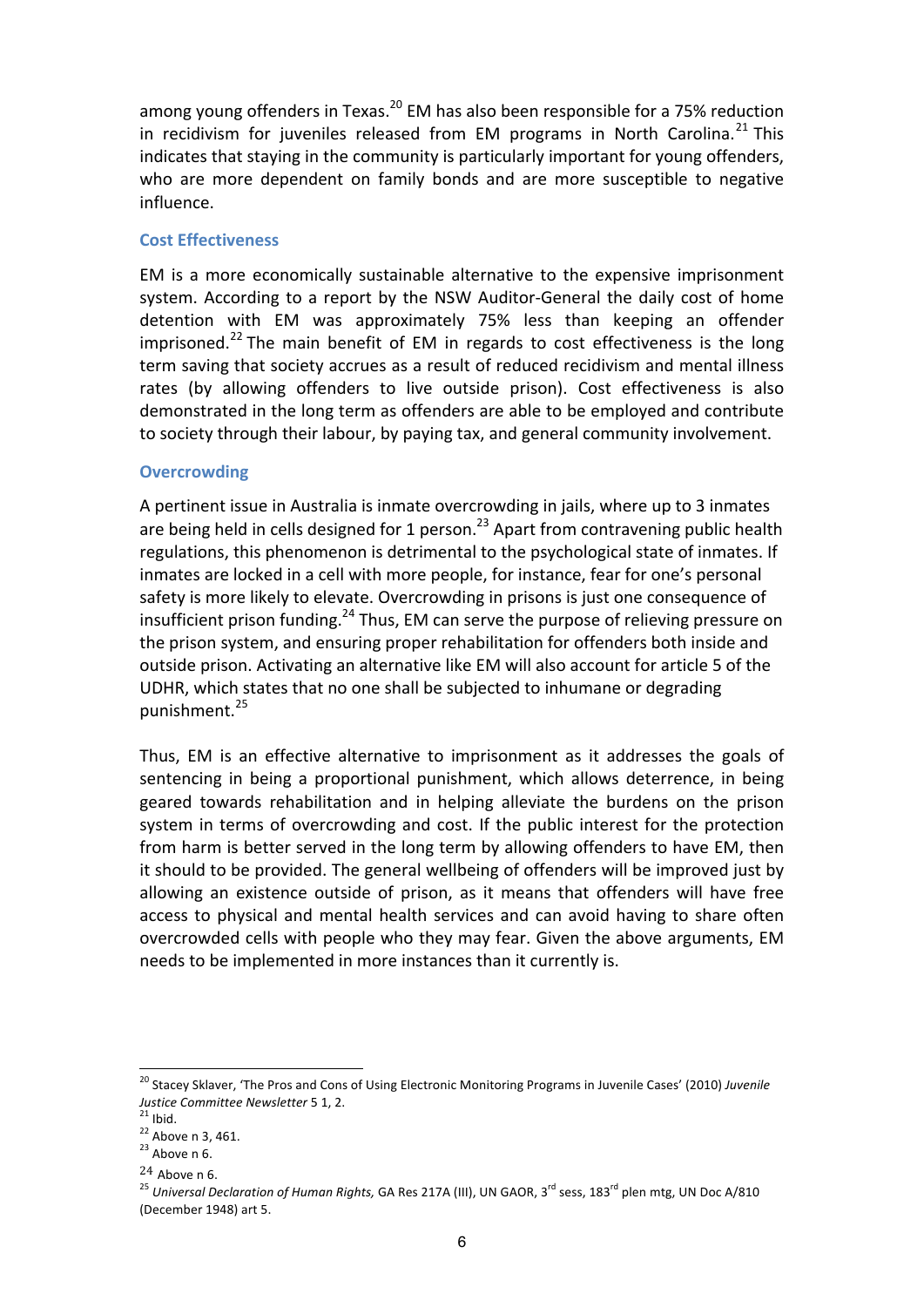#### **Problems with EM**

#### **EM** use in Victoria

Victoria's brief use of EM exclusively for home detention aimed to divert offenders away from incarceration. However, two problems became apparent in the course of its use. Firstly, stakeholders (such as corrections and the judiciary) were not sufficiently educated about the use of EM: judges, for instance, were unsure about the kinds of cases that were suitable for the use of EM. Furthermore, judges did not agree with equating a term of imprisonment to home detention.<sup>26</sup> Particularly concerning was the fact that "defence counsel were unaware of, or unwilling to suggest home detention as an option".<sup>27</sup> This resulted in a low number of diversions from imprisonment into the EM program. In an attempt to remedy this problem, the Victorian Government in 2010 legislated to change EM from an alternative to imprisonment, to a custodial sentence in its own right.

The second problem that occurred was negative coverage in the media. EM was portrayed falsely as a sentence disproportionately used for "white collar criminals and upper class offenders".<sup>28</sup> The news media also sensationalised the fact that a small number of offenders removed their devices and/or engaged in serious reoffending. 

As a result, severe public criticism (that it was a 'soft' punishment) led to its removal when both major political parties in the 2011 election attempted to win votes by offering their own "tough on crime" stance.<sup>29</sup> Yet, with the advent of GPS technology to pinpoint the exact location of offenders, EM was re-instated in 2013 by the government and integrated into its "tough on crime" stance. However, public education and media strategies are still absent. It is a documented phenomenon that if community-based correctional programs are supported by politicians they are more likely to succeed. Thus, without more public engagement on the issue, and wider governmental support the long-term success of the EM program seems tenuous.

#### **Impact of EM Home Detention on Offenders and their Co-residents**

In her study of offenders who are subject to an EM home detention order, Vanhaelemeesch (2014) argues that, although most offenders regard EM as a favourable sentence when compared to prison, EM can still have a negative psychological impact on offenders and home detention still limits their freedom.<sup>30</sup>

Perhaps more concerning is the fact that EM home detention also indirectly punishes co-residents due to the responsibilities one must assume when residing with an EM offender. For example, the co-resident may become the primary carer for their children, and must ensure that the offender meets their obligations and associates

<sup>&</sup>lt;sup>26</sup> Marietta Martinovic, *Abolishing electronic monitoring in Australia* (2014) Centre for Crime and Justice Studies < http://www.crimeandjustice.org.uk/publications/cjm/article/abolishing-electronic-monitoring-australia>.<br><sup>27</sup> Department of Parliamentary Services, 'Research Brief: Sentencing Legislation Amendment (Abolition of Home

Detention) Bill 2011' (Research Paper Number 8, Parliamentary Library, Parliament of Victoria, 2011) 3.<br><sup>28</sup> Marietta Martinovic.above n 20.

<sup>29</sup> Marietta Martinovic, above n 22.<br><sup>30</sup> Delphine Vanhaelemeesch, 'Experiencing electronic monitoring' (2014) *Criminal Justice Matters* 95(1) 12, 13.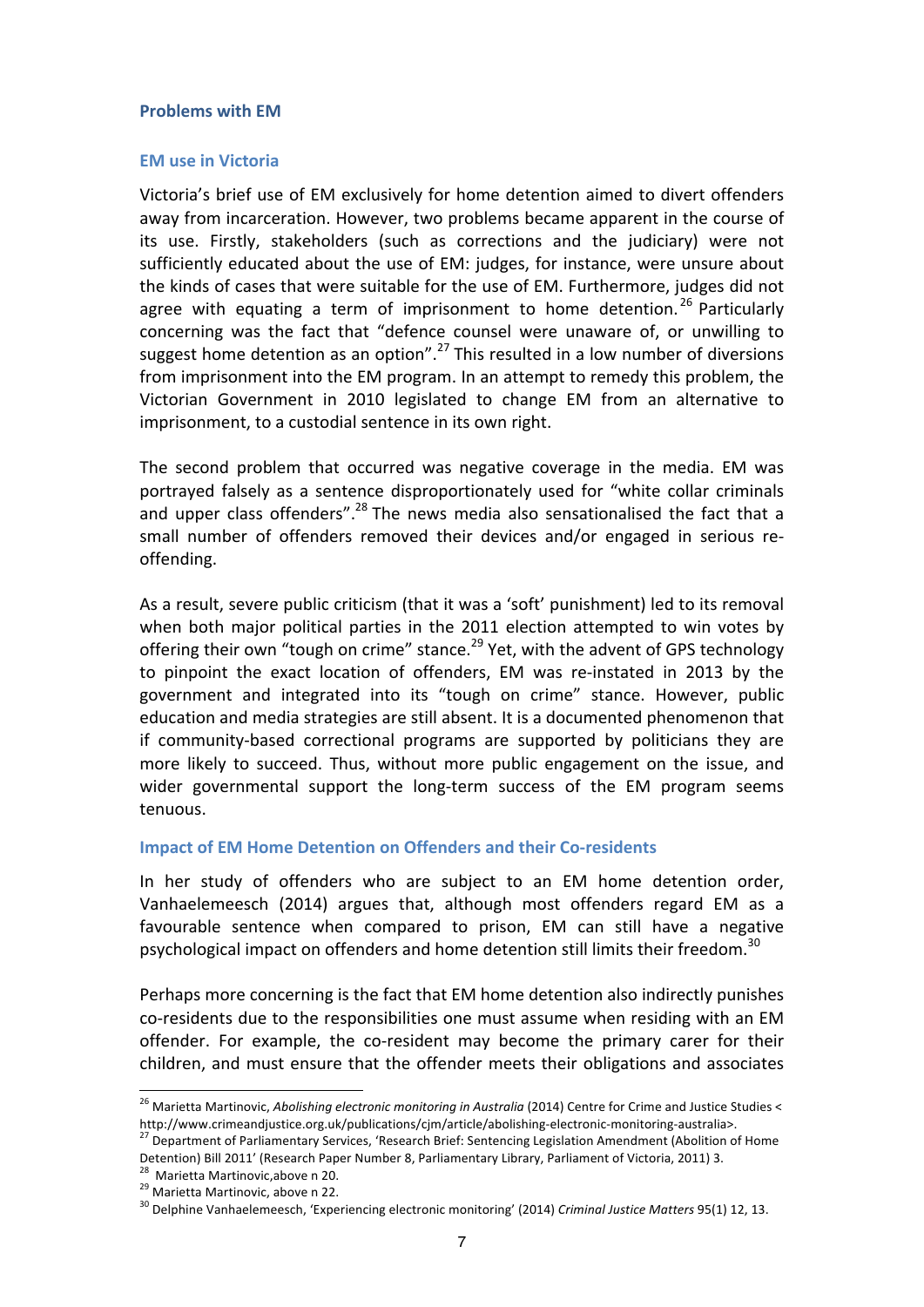with appropriate people.<sup>31</sup> Vanhaelemeesch also notes that EM diminishes the social activities of the co-resident, as they feel guilty about leaving the offender at home due to their restrictions<sup>32</sup>. It has also been reported that co-residents find the presence of government control and surveillance intrusive, feel embarrassed due to the fact that they live with a home detainee, and find the constant presence of a detainee to be distressing.<sup>33</sup> Nonetheless, most co-residents and offenders claim that it is better to be united with each other, rather than be separated.

#### **Technological Problems**

EM trials in Victoria also demonstrated that EM technology is still developing and can be problematic, as it is prone to signal loss and tampering<sup>34</sup>. Reports by Corrections Victoria, for instance, note losses of contact with inmates up to 70 times a day.<sup>35</sup> However, it should be noted that this program was being conducted inside a prison,<sup>36</sup> therefore making it incredibly difficult to track so many signals in such a small area. $37$  This does not reflect a real-world situation of EM.

However, as technology is constantly improving, we can expect EM technological success rates to improve. For example, whereas the older radio-style EM technology "only provides surveillance when the offender is in his or her home, GPS monitoring tracks the location of offenders and maps their whereabouts for retrieval by the community supervision officer".<sup>38</sup> Accordingly, detection of EM condition violations has increased in accordance with the upgrade in technology. Furthermore, in May 2015, technology was created that will now make GPS locations accurate to within a centimeter, and is small and cheap enough to be installed on items like mobile phones.<sup>39</sup> As an indication of how trusted this technology is, Tesla have now used GPS as part of the suite of technologies for the production of quasi-driverless vehicles.<sup>40</sup>

## **Perceptions of leniency**

The community has expressed concern that EM as an alternative to prison is a soft option. In response to this concern, Kornhauser and Laster (2014) claim that a comprehensive communication and risk management strategy could be implemented in order to raise awareness and increase public understanding of the

 $31$  Ibid.

 $32$  Ibid.<br> $33$  Department of Parliamentary Services, 'Research Brief: Sentencing Legislation Amendment (Abolition of Home Detention) Bill 2011' (Research Paper Number 8, Parliamentary Library, Parliament of Victoria, 2011) 8.

<sup>&</sup>lt;sup>34</sup> Cameron Houston, *Prisoner monitoring bracelets failing* (May 2014) The Age Victoria <

State of the price of the victoria (with a state of the victoria s<br>35 Ibid.<br>36 Ibid.<br>36 Ibid.<br>37 Rvan Kornhauser and Kathy Laster, 'Punitiveness in Australia: electronic monitoring vs the prison' (2014) 61(1) *Crime, Law and Social Change* 445, 463.<br><sup>38</sup> Kathy Padgett, William Bales and Thomas Blomberg, 'Under Surveillance: an Empirical Test of the Effectiveness

and Consequences of Electronic Monitoring' (2006) 5(1) *Criminology & Public Policy* 61, 70.<br><sup>39</sup> The University of Texas at Austin: Cockrell School of Engineering, *New Centimeter-Accurate GPS System Could* 

*Transform Virtual Reality and Mobile Devices* (May 2015) The University of Texas at Austin <

http://www.engr.utexas.edu/features/accurategps>.<br><sup>40</sup> The Tesla Motors Team, *Your Autopilot has arrived* (October 2015) Tesla <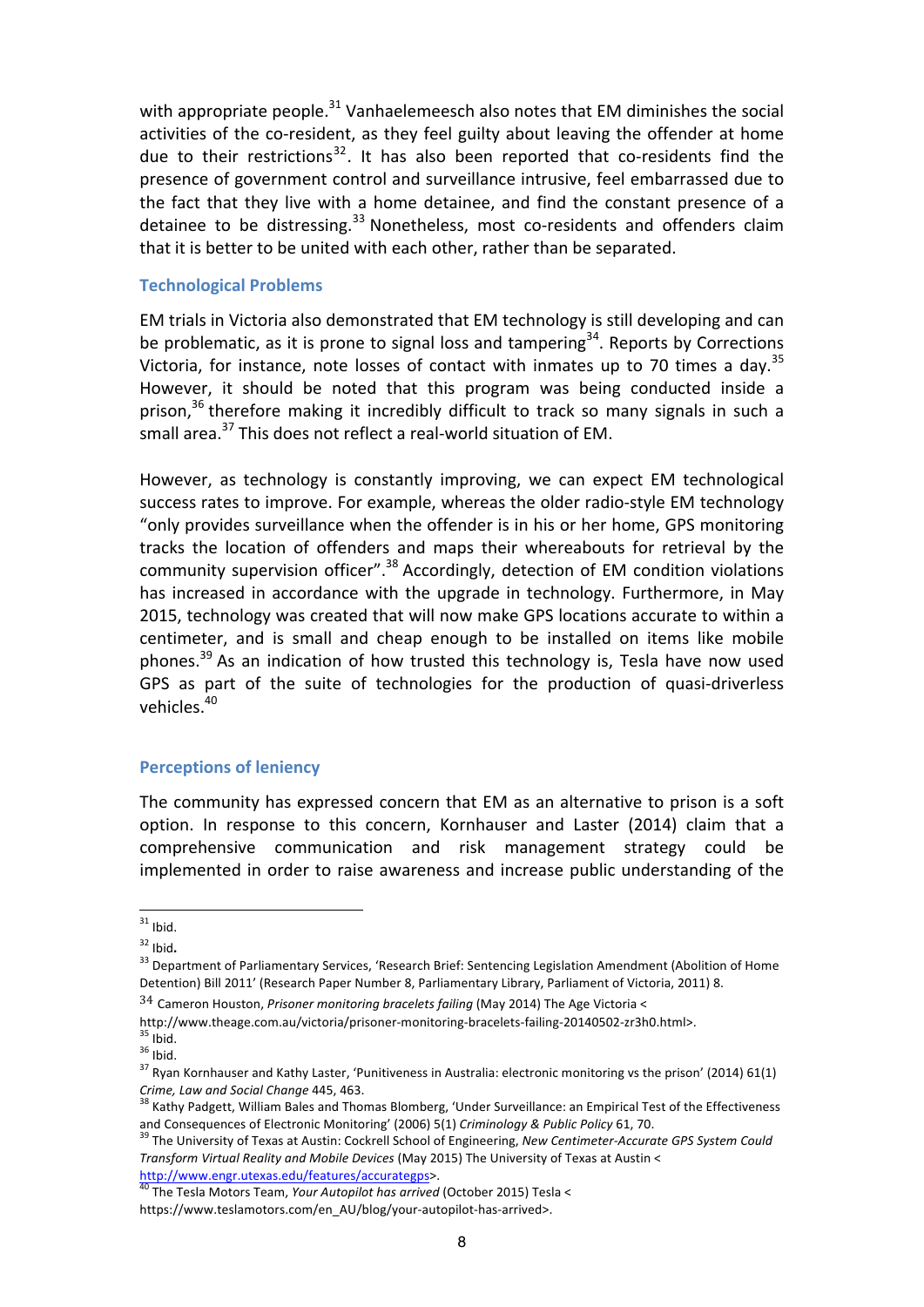goals of sentencing that can be achieved with  $EM.<sup>41</sup>$  However, there is also evidence that the public would rather spend money on rehabilitation than punishment, and that they are prepared to accept the risk of offenders re-offending if the goal of rehabilitation is better sought by them being in the community  $42$ .

#### **Net strengthening and net widening**

One of the most significant criticisms of EM is that it can result in a 'net strengthening' and/or 'net widening' effect on state power. On one hand, it can result in more offenders receiving an EM sentence (instead of a less punitive sentence) than if EM was not available as an option (front-end net strengthening/widening).<sup>43</sup> On the other hand, it can result in more offenders being caught breaching their program conditions, and consequently, receiving a more punitive sentence due to the more intense level of surveillance (back-end net strengthening/widening). In either case, state power could be exercised in an unjust way. Thus, legislation must be carefully constructed so that it does not become an opportunity for the expansion of state powers to entrap people undeserving of (further) sanctions.

To reduce front-end net strengthening/widening, Kornhauser and Laster (2014) argue that EM ought to only be possible as a sentence for an offence that would otherwise warrant imprisonment.  $44$  This would reserve EM for use only as an alternative to imprisonment and prevent it from being used as an extension of state (surveillance) powers.

To reduce back-end net strengthening/widening, Kornhauser and Laster (2014) claim that EM should not be a sentence that, if its conditions are breached, automatically leads to a sentence of imprisonment.<sup>45</sup> In the case of a breach, the state must grant judges generous discretionary powers. Without this ability to intervene, offenders may be unjustly imprisoned for minor breaches.

Furthermore, legislative instruments similar to EM that are already in operation show that it is imperative that sentencing legislation is clearly understood by the judiciary if the net strengthening/widening effect is to be averted. Thus, the need for a comprehensive educational program for stakeholders (especially for judges in this case) is crucial to the appropriate use of EM.

## **Recommendations**

Firstly, the lessons from the Victorian experience must be addressed. To this end, a preliminary period of consultation ought to be undertaken with all stakeholder groups to discuss any benefits that they have perceived or concerns that they have.

 $^{42}$  Ibid 464.<br> $^{43}$  Ibid 461.

 $41$ Ryan Kornhauser and Kathy Laster, 'Punitiveness in Australia: electronic monitoring vs the prison' (2014) 61(1) *Crime, Law and Social Change* 445, 464.

 $^{44}$  Ibid 462.<br> $^{45}$  Ibid.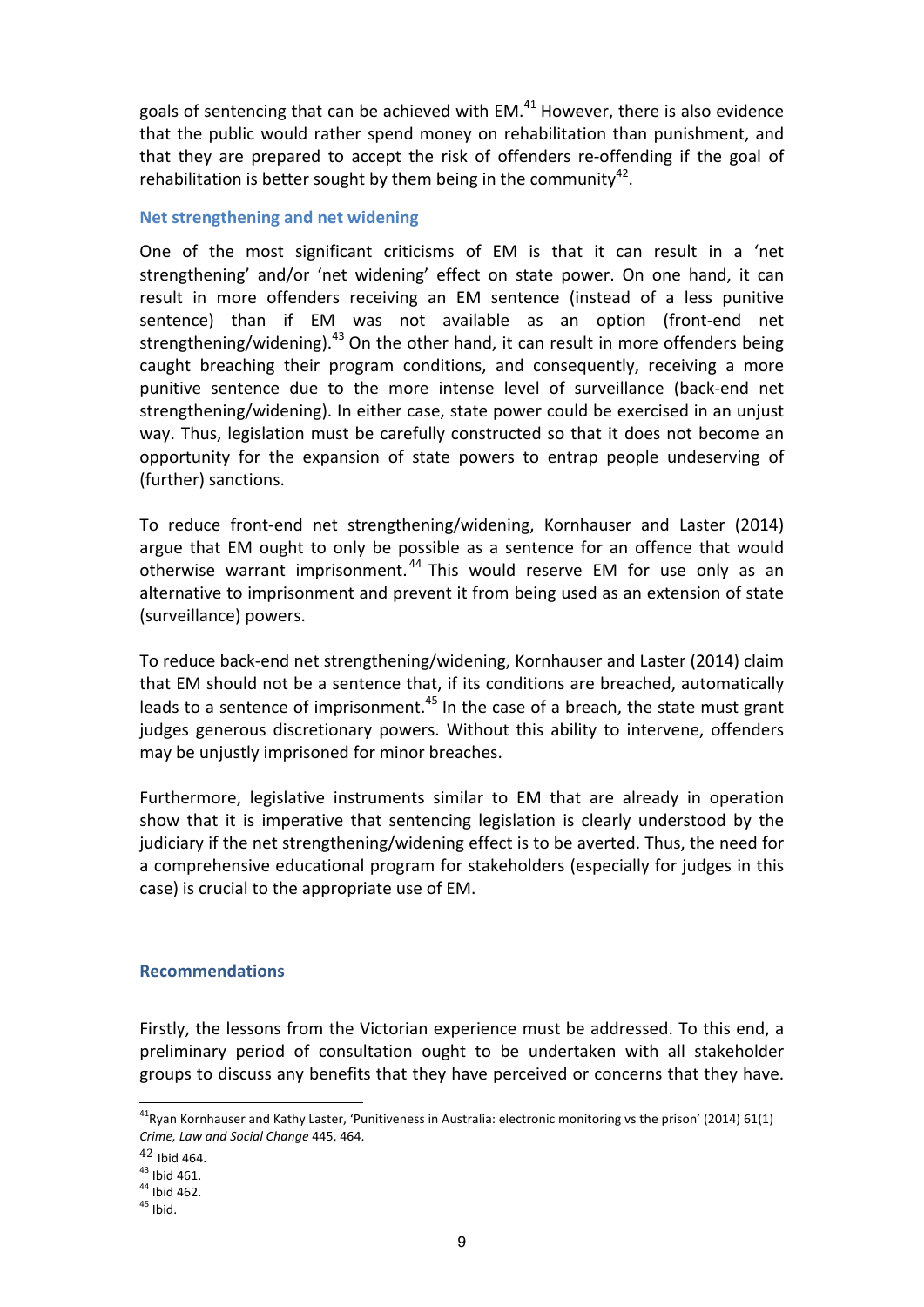Subsequently, a comprehensive campaign must be undertaken to address these concerns and educate all stakeholders about the benefits and the use of FM.

Secondly, it is already clear that additional government assistance is needed for EM offenders and their co-residents to ensure that the offender meets their rehabilitation goals and that any co-residents are not overburdened by extra obligations to the offender. Therefore, the EM program ought to include counselling and support for both groups, with a focus especially for co-residents so that they may better understand when to assist the offender and when it is better to act in their own interests.

Thirdly, most Australian states have implemented EM in some way. However, the different regimes ought to be reconstituted into regimes (perhaps still administered separately) that include: a mixture of NSW Intensive Correction Orders (ICOs), the South Australian system of EM, a new addition of "sentence exchange", and a move away from EM as home detention as much as possible.

In NSW, provisions for ordering EM already exist within the structure of ICOs. ICOs became available as a sentencing option with the enactment of the *Crimes (Sentencing Legislation) Amendment (Intensive Correction Orders) Act 2010* on the 1<sup>st</sup> of October 2010, as a front-end (primary sentence) scheme.<sup>46</sup>

Prison sentences of no more than 2 years can instead be served under an ICO. However, courts must determine the length of the sentence before the type of custodial sentence is chosen. Furthermore, ICOs are classified as custodial sentences because the stringent conditions of an ICO seek to deprive an offender of his or her liberty in a real sense - they are also referred to as "custodial sentences" in the *Crimes (Sentencing Procedure) Act 2010*. 

A breach of an order can result in an offender having to serve the balance of the sentence in full-time custody. Significantly, ICOs are not available for offenders guilty of a 'prescribed sexual offence' and ICOs are not just for offenders whose sentence is purely for rehabilitation - that is, other goals of sentencing (see above) can be met solely with an  $ICO^{47}$ .

The South Australian system that began in 2000 allows for front-end home detention for offenders who are deemed to be too ill, disable, or frail.<sup>48</sup> This would be a rational and humane addition to the nation-wide regime. Moreover in South Australia, the back-end regime began for:

<sup>&</sup>lt;sup>46</sup> Judicial Commission of New South Wales, *Intensive correction orders (ICOs)* (December 2015) Judicial Commission of New South Wales <

http://www.judcom.nsw.gov.au/publications/benchbks/sentencing/intensive\_correction\_orders.html>.

<sup>&</sup>lt;sup>47</sup> Judicial Commission of New South Wales, *Intensive correction orders (ICOs)* (December 2015) Judicial Commission of New South Wales <

http://www.judcom.nsw.gov.au/publications/benchbks/sentencing/intensive\_correction\_orders.html>.<br><sup>48</sup> Department of Parliamentary Services, 'Research Brief: Sentencing Legislation Amendment (Abolition of Home Detention) Bill 2011' (Research Paper Number 8, Parliamentary Library, Parliament of Victoria, 2011) 10.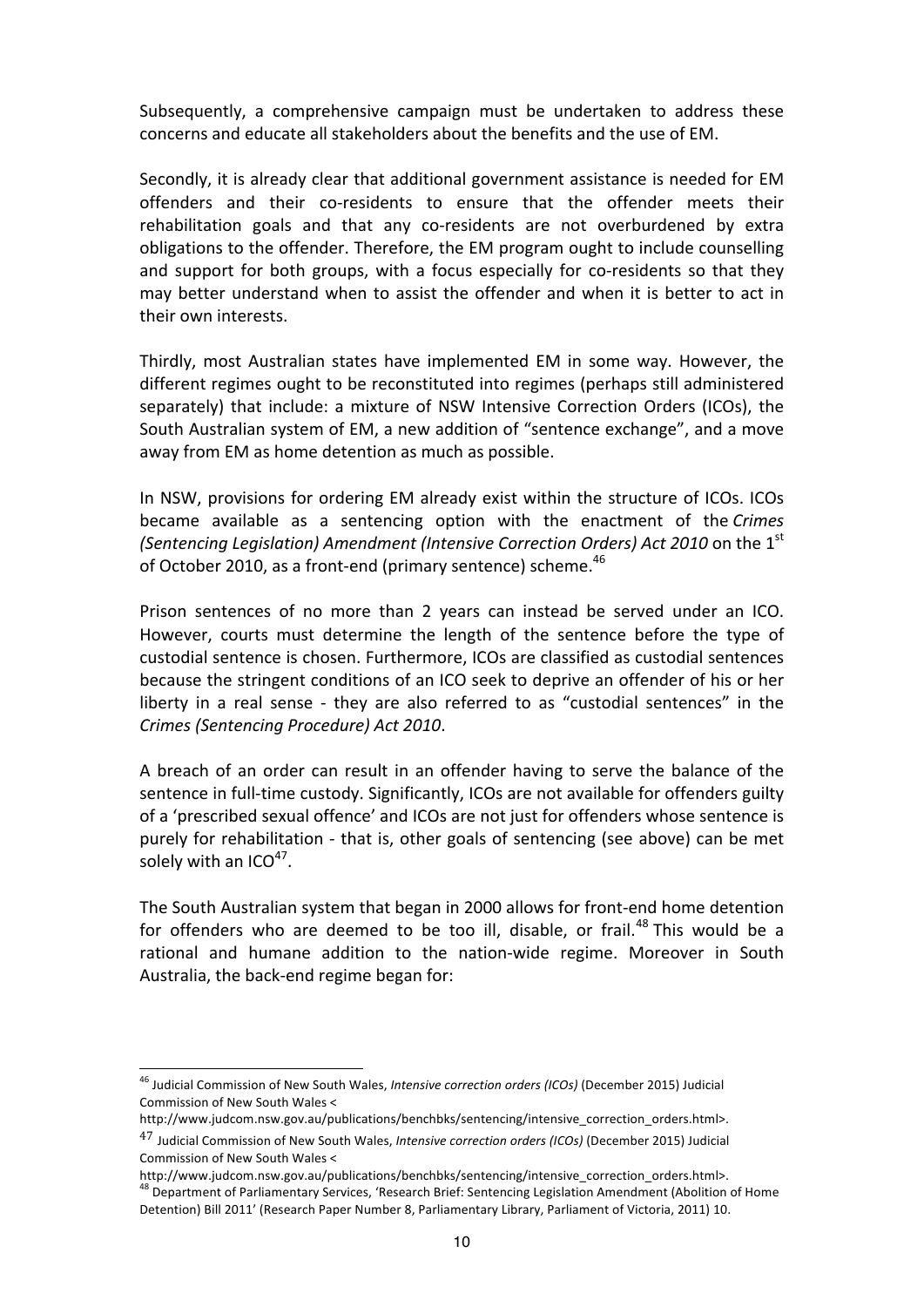"Offenders who have completed half of their non-parole period and are in the final 12 months of their sentence, or, if sentenced to 12 months or less, have completed half of their sentence, are eligible to apply for home detention."<sup>49</sup>

Together with NSW ICOs and the South Australian regime, this paper proposes a third segment to the nation-wide regime. For offences of a non-violent and nonsexual nature, which would normally warrant a sentence of greater than 2 years imprisonment, offenders ought to be given the option of a sentence exchange. That is, exchanging a sentence of imprisonment for an EM sentence. However, this exchange could not be a direct one; it could only be exchanged by a multiplication of 3. For example, a 3-year imprisonment sentence could only be exchanged for a 9 year EM sentence. This third segment could also be applied as a direct exchange for people on remand who are accused of an offence of a non-violent and non-sexual nature.

Finally, the provisions for home detention should be changed to allow for EM to relieve the burdens faced by co-residents whenever possible. To this end, EM should not be restricted for use in home detention only. If an offender can be regarded as safe for release into home detention, there ought to be nothing preventing their release into the community under an EM order (that is, EM without a home detention restriction). In any case, most violent crimes occur in the home, which is all the more reason that offenders should not be confined to the home whenever it is possible.<sup>50</sup> Moreover, given the advancements in GPS technology, it is now possible to ensure that EM offenders are only allowed to be in certain geographical locations at certain times. 

## **Conclusion**

With a steady expansion of the use of EM, more of the goals of sentencing can be met, especially the rehabilitation of offenders via their reintegration into the community. Reintegrating offenders sooner will have the added benefit of a reduction in the long-term social and financial costs of imprisonment. Nevertheless, a careful campaign to educate all stakeholders (especially the news media and victims) on the benefits of EM in comparison to prison is vital for the future success of EM as a regularly employed alternative to imprisonment. Furthermore, with a move away from imprisonment, a more humane society could be achieved. Offenders must be understood first and foremost as human beings, intrinsically worthy of human rights and dignity, and this must be reflected in all areas of the justice system.

<sup>50</sup> Ibid 7.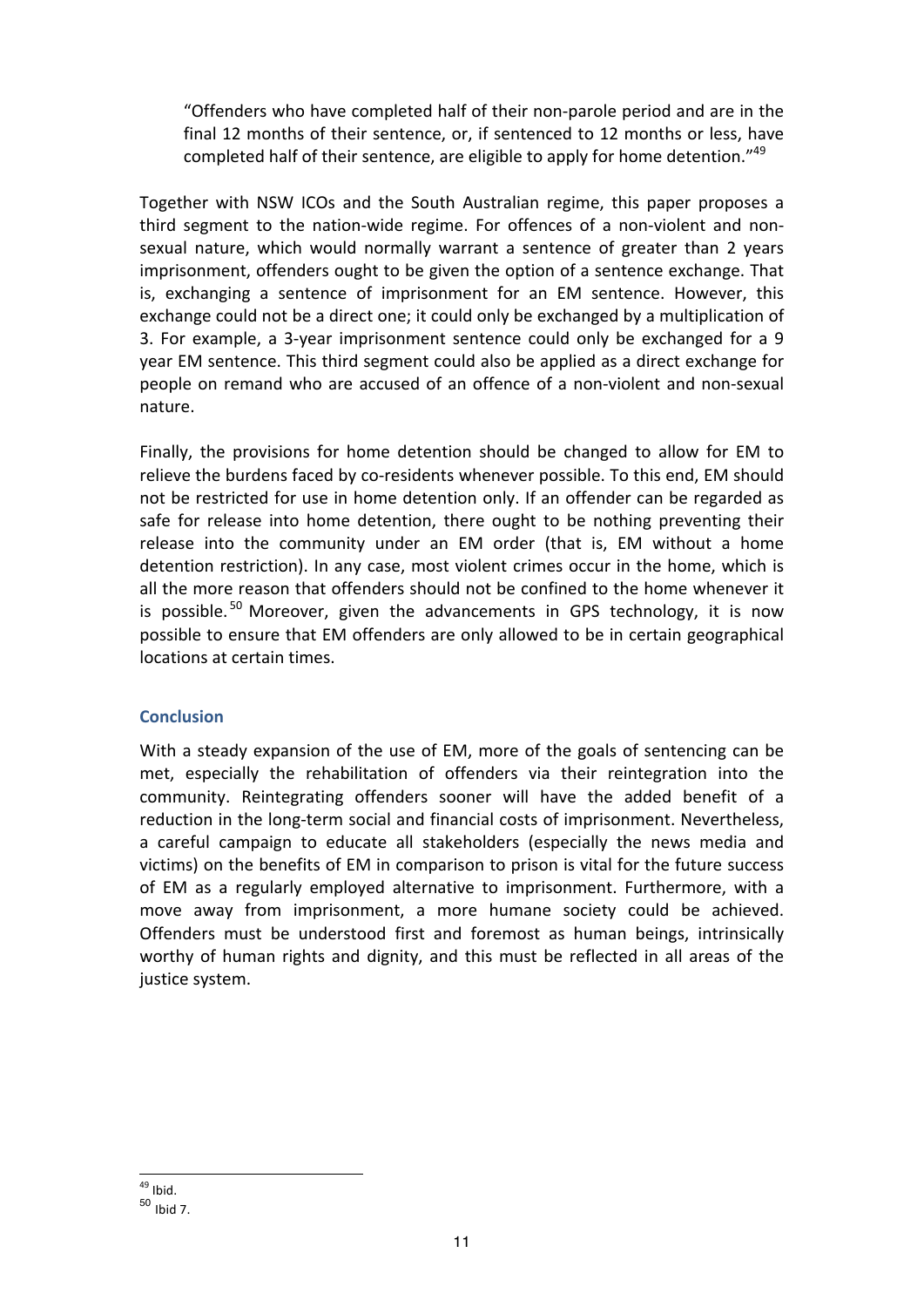## **Appendix**

## **Case Study: The EM experience of John Killick**

Invaluable insights into the nature and effectiveness of EM can be gained through the personal observations of someone who has served such a sentence. John Killick is one such person. Below is a transcript of an interview with him:

"I had to wear an electronic bracelet for 7 months and I found it to be arduous and oppressive increasing stress levels. However, there is no doubt in my mind that it is a preferable option to prison. But that should be the criteria: a judge should have the option to use his discretion to impose a suspended sentence instead of a custodial sentence, even for serious offences, with the proviso that the offender be fitted with an ankle bracelet.

There will be those who will oppose this option, stating it will be another example of soft on sentencing. This is a flawed argument. The obvious advantages of implementing this procedure are numerous and include:

1. Although I am not cognizant with the cost of keeping a person electronically monitored for a year, it would have to be tens of thousands of dollars cheaper than keeping a person in gaol, which is now estimated to be about \$100,000 p.a. So we are looking at saving tens of millions of dollars to the taxpayer.

2. The person will be living at home or in suitably approved accommodation and will be restricted to where he/she can go. This is a much more friendly and less stressful environment than a prison cell and prison vards.

3. The person will have the opportunity to gain employment or go to TAFE and learn a trade or profession thus becoming a useful member of society. Being in gaol gives most people a feeling of worthlessness; having the opportunity to work or go to college or even university induces a sense of pride and achievement—especially to those who have been down and out.

4. The person will be able to retain or gain meaningful relationships with others. Gaol, on the contrary, is a great destroyer of relationships.

So, naturally, electronically monitoring is preferable to a term of imprisonment. But it should be a judicial option in sentencing by judges—not an added burden placed on the prisoner after he is released. If a person completes his/her sentence or has earned parole, that person should not have to then be burdened by electronic monitoring. The electronic monitoring should BE the sentence - not an addition imposed by a public servant when it wasn't ordered by a judge, who expected the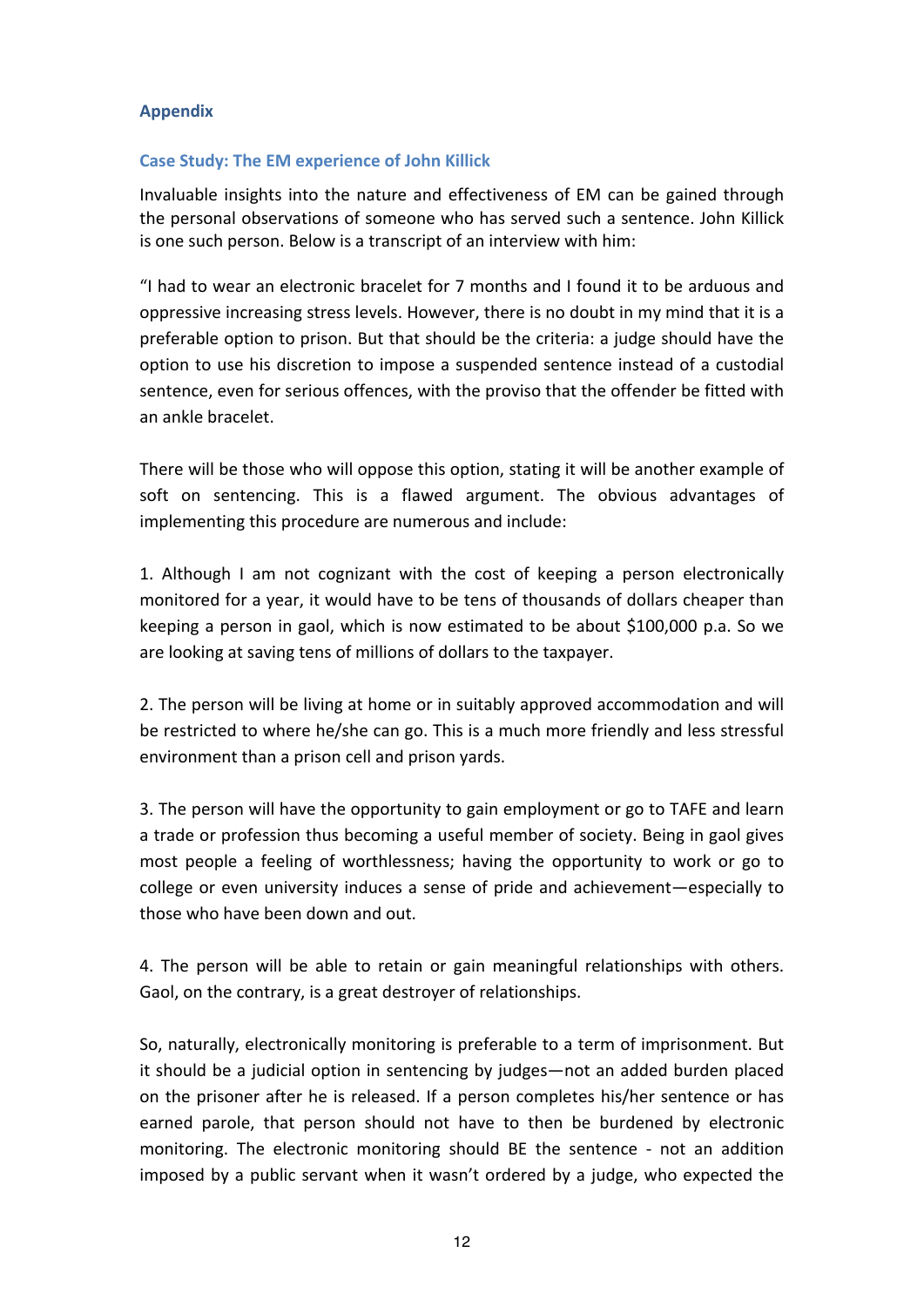prisoner to be released pending good behaviour on the date fixed by that judge, without the onerous imposition of electronic monitoring.

If the state is going to electronically monitor people it should do so as an alternative to prison not arbitrarily impose both.

Finally, for those who feel being sentenced to wear an electronic bracelet is too "soft", I would ask them to consider how easily they personally would be able to handle the following procedures:

1. Wearing a thick bracelet on your leg, 24 hours a day, every day. If you wear shorts or go to the beach it is glaringly obvious and you are at risk of being attacked or abused.

2. You have to charge it, at your own expense, for up to 3 hours a day. If it isn't fully charged, you can't leave your premises.

3. When you charge it you have to attach another thick piece of equipment to the bracelet making it painful to walk around, so they advise you to sit down while it is being charged.

4. You have to fill out a form and fax or email it to the authorities 10 days ahead of when it will come into effect-stating where you will be every minute of every hour of every day. You have to nominate what transport you will be using, and if it is a car, you have to give the registration number of it. You have to name who you will be with and for how long. The authorities will examine your schedule and either approve or reject your proposed activities.

5. A corrections officer will call at your place about once a week to check on you. Sometimes they will come unexpectedly and may breathalyse you or drug test you. They once came to the police station while I was there and breathalysed me because I drove there. They rang me a few times in the early hours of the morning and asked where I was, even though they knew where I was because of the bracelet.

Wearing an electronic bracelet is tough going—but it is preferable to prison. Without a doubt.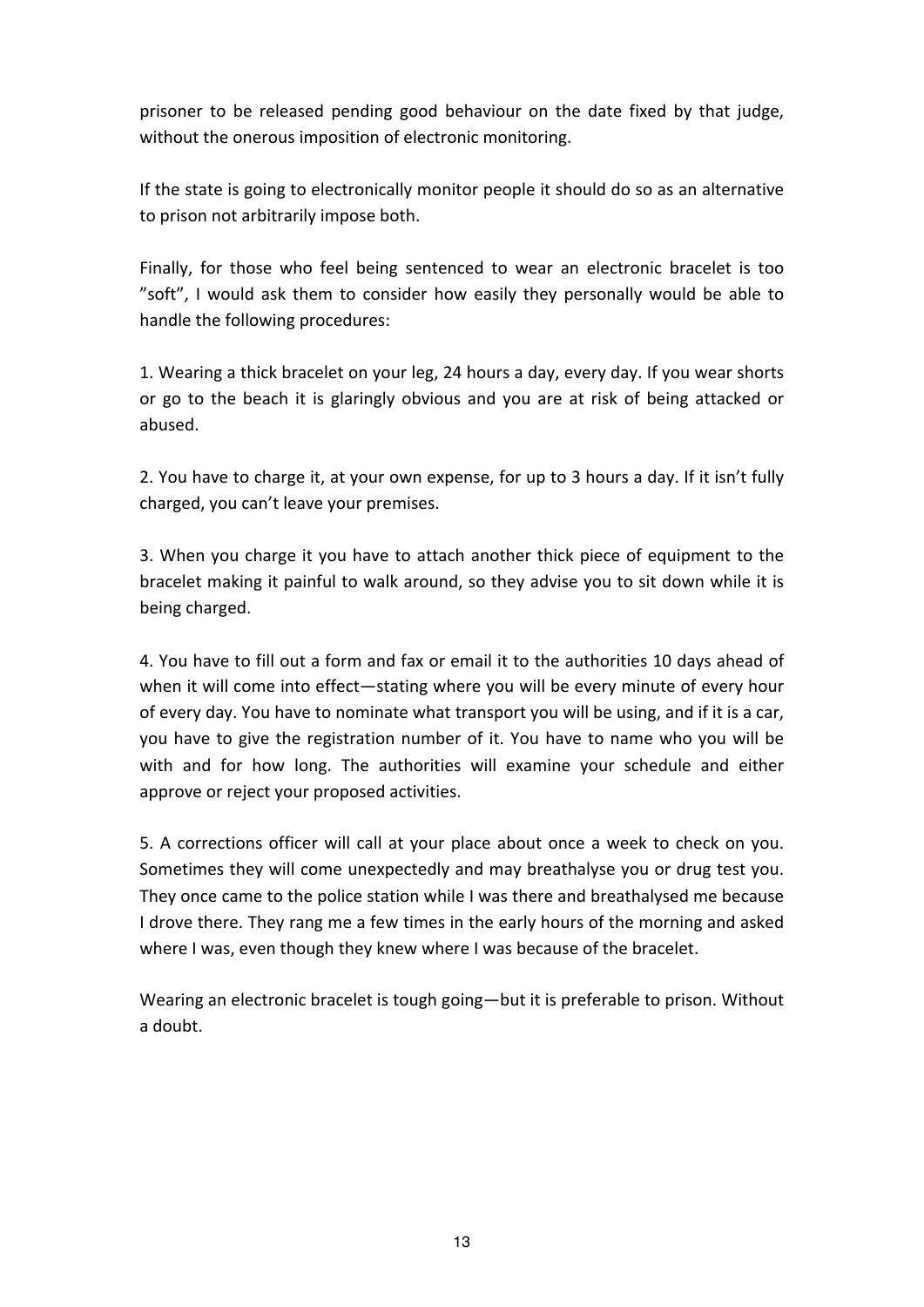## **Bibliography**

## **A** *Articles/Reports*

Department of Parliamentary Services, 'Research Brief: Sentencing Legislation Amendment (Abolition of Home Detention) Bill 2011' (Research Paper Number 8, Parliamentary Library, Parliament of Victoria, 2011) 3.

Delphine Vanhaelemeesch, 'Experiencing electronic monitoring' (2014) *Criminal Justice Matters* 95(1) 12

Kornhauser, Ryan and Kathy Laster, Kathy, 'Punitiveness in Australia: electronic monitoring vs the prison' (2014) 61(1) Crime, Law and Social Change 445

NSW Bureau of Crime Statistics and Research, 'New South Wales Custody Statistics Quarterly Update June 2015' (Quarterly Update, NSW Bureau of Crime Statistics and Research, June 2015)

Padgett, Kathy, Bales, William, and Blomberg, Thomas, 'Under Surveillance: an Empirical Test of the Effectiveness and Consequences of Electronic Monitoring' (2006) 5(1) *Criminology & Public Policy* 61

Sklaver, Stacey, 'The Pros and Cons of Using Electronic Monitoring Programs in Juvenile Cases' (2010) Juvenile Justice Committee Newsletter 5 1

## **B** *Websites*

Australian Bureau of Statistics, *Repeat Imprisonment* (March 2010) Australian Bureau of Statistics <

http://www.abs.gov.au/AUSSTATS/abs@.nsf/Lookup/4102.0Main+Features10Mar+2  $010$ 

Hasham, Nicole, *Three to a cell: startling snapshot of 'inadequate' overcrowded NSW* prisons (May 2015) Sydney Morning Herlald < http://www.smh.com.au/nsw/threeto-a-cell-startling-snapshot-of-inadequate-overcrowded-nsw-prisons-20150507 ggw63m.html>

Houston, Cameron, *Prisoner monitoring bracelets failing* (May 2014) The Age Victoria < http://www.theage.com.au/victoria/prisoner-monitoring-bracelets-failing-20140502-zr3h0.html>

Judicial Commission of New South Wales, *Intensive correction orders* (ICOs) (December 2015) Judicial Commission of New South Wales < http://www.judcom.nsw.gov.au/publications/benchbks/sentencing/intensive\_correc tion\_orders.html>

Marietta Martinovic, *Abolishing electronic monitoring in Australia* (2014) Centre for Crime and Justice Studies <